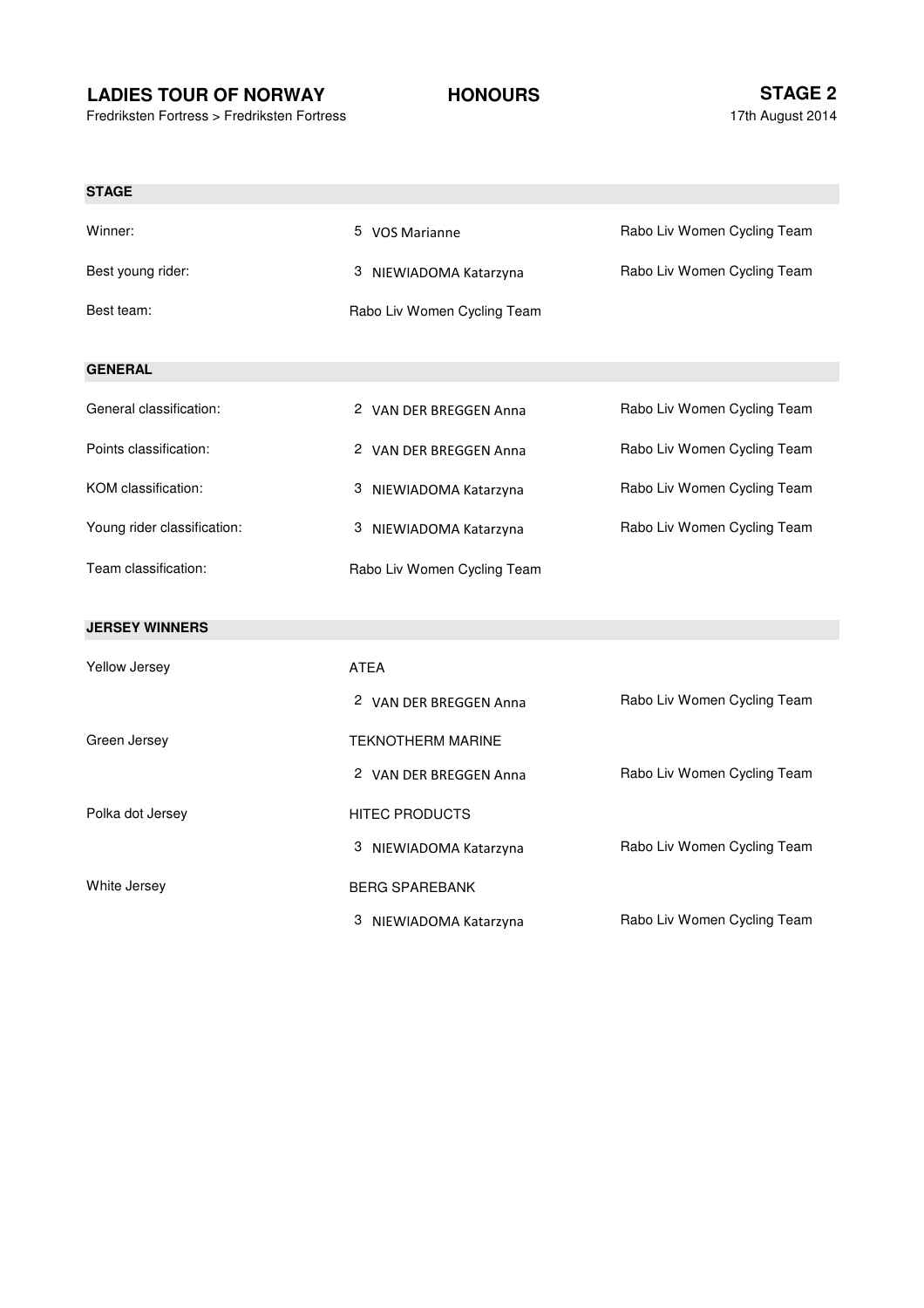## Fredriksten Fortress > Fredriksten Fortress

### **CLASSIFICATION STAGE 2**

17 August 2014 Distance: 105,8 Time of first:  $2:54:30$ Average:  $36,4$ 

| PI               | <b>Bib</b> | <b>Surname</b>              | <b>Name</b>      | <b>UCICode</b> | <b>Team</b> | <b>Nat</b> | В                | P |         | <b>Split</b> |
|------------------|------------|-----------------------------|------------------|----------------|-------------|------------|------------------|---|---------|--------------|
|                  |            |                             |                  |                |             |            |                  |   |         |              |
| 1                |            | 5 VOS                       | Marianne         | NED19870513    | <b>RBW</b>  | <b>NED</b> | 10               |   | 2:54:30 | 0:00         |
| $\overline{c}$   |            | 2 VAN DER BREGGEN Anna      |                  | NED19900418    | <b>RBW</b>  | <b>NED</b> | $\boldsymbol{6}$ |   | 2:54:30 | 0:00         |
| 3                |            | 3 * NIEWIADOMA              | Katarzyna        | POL19940929    | <b>RBW</b>  | <b>POL</b> | 4                |   | 2:54:30 | 0:00         |
| 4                |            | 23 CROMWELL                 | Tiffany          | AUS19880706    | SLU         | AUS        |                  |   | 2:54:30 | 0:00         |
| 5                |            | 15 JOHANSSON                | Emma             | SWE19830923    | <b>GEW</b>  | SWE        |                  |   | 2:54:30 | 0:00         |
| 6                |            | 41 * RATTO                  | Rossella         | ITA19931020    | <b>EMF</b>  | <b>ITA</b> |                  |   | 2:54:33 | 0:03         |
| 7                |            | 16 SCANDOLARA               | Valentina        | ITA19900501    | <b>GEW</b>  | <b>ITA</b> |                  |   | 2:54:40 | 0:10         |
| 8                |            | 6 KNETEMANN                 | Roxanne          | NED19870401    | <b>RBW</b>  | <b>NED</b> |                  |   | 2:54:46 | 0:16         |
| $\boldsymbol{9}$ |            | 1 VAN VLEUTEN               | Annemiek         | NED19821008    | <b>RBW</b>  | <b>NED</b> |                  |   | 2:55:12 | 0:42         |
| 10               |            | 111 KASPER                  | Romy             | GER19880505    | GER         | <b>GER</b> |                  |   | 2:55:54 | 1:24         |
| $11\,$           |            | 81 DRUYTS                   | Kelly            | BEL19891021    | VLL         | <b>BEL</b> |                  |   | 2:56:09 | 1:39         |
| 12               |            | 142 TROTMAN                 | Reta             | NZL19890310    | <b>TMS</b>  | <b>NZL</b> |                  |   | 2:56:09 | 1:39         |
| 13               |            | 92 * LUDWIG                 | Ceclie Uttrup    | DEN19950823    | <b>TRY</b>  | <b>DEN</b> |                  |   | 2:56:09 | 1:39         |
| 14               |            | 4 * DE JONG                 | Thalita          | NED19931106    | <b>RBW</b>  | <b>NED</b> |                  |   | 2:56:09 | 1:39         |
| 15               |            | 164 MUSTONEN                | Sara             | SWE19810208    | <b>TCD</b>  | SWE        |                  |   | 2:56:09 | 1:39         |
| 16               |            | 63 LEPISTÖ                  | Lotta            | FIN19890628    | <b>BCT</b>  | <b>FIN</b> |                  |   | 2:56:12 | 1:42         |
| 17               |            | 162 * SIGGAARD              | Christina        | DEN19940324    | <b>TCD</b>  | <b>DEN</b> |                  |   | 2:56:12 | 1:42         |
| 18               |            | 151 PEDERSEN                | Camilla Møllebro | DEN19840521    | <b>BMS</b>  | DEN        |                  |   | 2:56:12 | 1:42         |
| 19               |            | 144 ZANNER                  | <b>Beate</b>     | GER19821109    | <b>TMS</b>  | GER        |                  |   | 2:56:14 | 1:44         |
| 20               |            | 14 * HOSKINS                | Melissa          | AUS19910212    | <b>GEW</b>  | AUS        |                  |   | 2:56:14 | 1:44         |
| 21               |            | 54 COLDWELL                 | Lucy             | GBR19840430    | <b>SEF</b>  | <b>GBR</b> |                  |   | 2:56:15 | 1:44         |
| 22               |            | 74 STEPHENS                 | Lauren           | USA19861228    | TIB         | <b>USA</b> |                  |   | 2:56:15 | 1:44         |
| 23               |            | 21 CANUAL                   | Karol-Ann        | CAN19880418    | SLU         | CAN        |                  |   | 2:56:15 | 1:44         |
| 24               |            | 12 MACLEAN                  | Jessie           | AUS19851017    | <b>GEW</b>  | AUS        |                  |   | 2:56:18 | 1:48         |
| 25               |            | 11 SPRATT                   | Amanda           | AUS19870917    | <b>GEW</b>  | AUS        |                  |   | 2:56:18 | 1:48         |
| 26               |            | 112 POHL                    | Stephanie        | GER19871021    | <b>GER</b>  | GER        |                  |   | 2:56:18 | 1:48         |
| 27               |            | 22 STEVENS                  | Evelyn           | USA19830509    | SLU         | <b>USA</b> |                  |   | 2:56:18 | 1:48         |
| 28               |            | 82 * DE CRITS               | Nel              | BEL19910409    | <b>VLL</b>  | <b>BEL</b> |                  |   | 2:56:18 | 1:48         |
| 29               |            | 105 EHRBERG                 | Liisa            | EST19881217    | <b>EST</b>  | <b>EST</b> |                  |   | 2:56:18 | 1:48         |
| 30               |            | 165 * NESSMARA              | Alexandra        | SWE19940623    | <b>TCD</b>  | SWE        |                  |   | 2:56:18 | 1:48         |
| 31               |            | 122 HEINE                   | Vita             | NOR19841121    | LTN         | <b>NOR</b> |                  |   | 2:56:18 | 1:48         |
| 32               |            | 153 RYDLUND                 | Malin            | SWE19770503    | <b>BMS</b>  | SWE        |                  |   | 2:56:25 | 1:55         |
| 33               |            | 136 GJELTEN                 | Berit            | NOR19870725    | <b>VIC</b>  | <b>NOR</b> |                  |   | 2:56:53 | 2:23         |
| 34               |            | 84 * VAN DEN STEEN          | Kelly            | BEL19950901    | <b>VLL</b>  | <b>BEL</b> |                  |   | 2:57:01 | 2:31         |
| 35               |            | 71 HEADLEY                  | Sara             | USA19850405    | TIB         | <b>USA</b> |                  |   | 2:57:02 | 2:31         |
| 36               |            | 143 * LECHNER               | Corinna          | GER19940810    | <b>TMS</b>  | GER        |                  |   | 2:57:03 | 2:31         |
| 37               |            | 42 * CONFALONIERI           | Maria Gulia      | ITA19930330    | <b>EMF</b>  | ITA        |                  |   | 2:57:07 | 2:37         |
| 38               |            | 32 JOHNSEN                  | Cecilie Gotaas   | NOR19760420    | <b>HPU</b>  | <b>NOR</b> |                  |   | 2:57:15 | 2:45         |
| 39               |            | 131 INDSET SØRGJERD Camilla |                  | NOR19781025    | <b>VIC</b>  | <b>NOR</b> |                  |   | 2:57:15 | 2:45         |
| 40               |            | 44 * FIDANZA                | Arianna          | ITA19950106    | <b>EMF</b>  | ITA        |                  |   | 2:57:17 | 2:47         |
| 41               |            | 76 KIESANOWSKI              | Joanne           | NZL19790524    | TIB         | <b>NZL</b> |                  |   | 2:57:17 | 2:47         |
| 42               |            | 31 * MOBERG                 | Emilie           | NOR19910712    | <b>HPU</b>  | <b>NOR</b> |                  |   | 2:57:17 | 2:47         |
| 43               |            | 106 * RIST                  | Lisa             | EST19910625    | <b>EST</b>  | <b>EST</b> |                  |   | 2:57:17 | 2:47         |
| 44               |            | 161 WALLIN                  | Malin            | SWE19870219    | <b>TCD</b>  | <b>SWE</b> |                  |   | 2:57:17 | 2:47         |
| 45               |            | 134 DYBWAD                  | Vibeke           | NOR19750220    | <b>VIC</b>  | <b>NOR</b> |                  |   | 2:57:19 | 2:49         |
| 46               |            | 65 HEATHER                  | Taryn            | AUS19820216    | <b>BCT</b>  | AUS        |                  |   | 2:57:19 | 2:49         |
| 47               |            | 83 * DRUYTS                 | Demmy            | BEL19951004    | VLL         | BEL        |                  |   | 2:57:19 | 2:49         |
| 48               |            | 35 * BJØRNSRUD              | Miriam           | NOR19921009    | <b>HPU</b>  | <b>NOR</b> |                  |   | 2:57:25 | 2:55         |
| 49               |            | 154 * VILMANN               | Marie Schousboe  | DEN19931021    | <b>BMS</b>  | <b>DEN</b> |                  |   | 2:57:48 | 3:18         |
| 50               |            | 62 KOEDOODER                | Vera             | NED19831031    | BCT         | NED        |                  |   | 2:57:50 | 3:20         |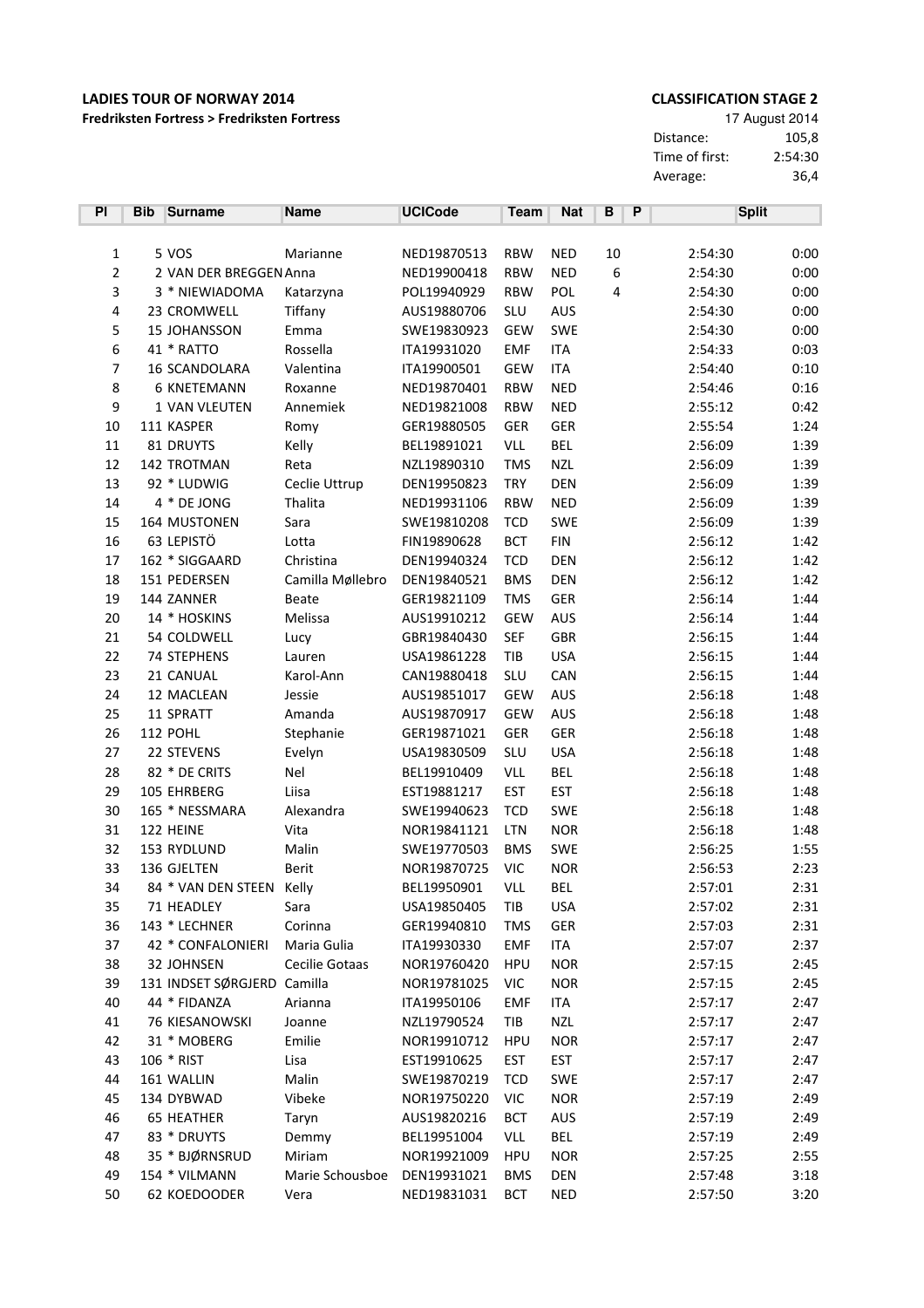| 51         | 64 * HAHN                            | Jacqueline     | AUT19910721 | <b>BCT</b> | <b>AUT</b> |    | 2:57:50 | 3:20  |
|------------|--------------------------------------|----------------|-------------|------------|------------|----|---------|-------|
| 52         | 45 BORGATO                           | Giada          | ITA19890615 | <b>EMF</b> | ITA        |    | 2:57:52 | 3:22  |
| 53         | 146 * LUDWIG                         | Marie-Therese  | GER19920830 | <b>TMS</b> | GER        |    | 2:58:06 | 3:36  |
| 54         | 152 BOHÉ                             | Iben           | DEN19700807 | <b>BMS</b> | DEN        |    | 2:58:06 | 3:36  |
| 55         | 25 WILES                             | Tayler         | USA19890720 | SLU        | <b>USA</b> |    | 2:58:12 | 3:42  |
| 56         | 43 * CASAS BONILLA                   | Ana Teresa     | MEX19911108 | <b>EMF</b> | <b>MEX</b> |    | 2:58:18 | 3:48  |
| 57         | 55 SAARELAINEN                       | Sari           | FIN19810301 | <b>SEF</b> | <b>FIN</b> |    | 2:58:42 | 4:12  |
| 58         | 123 * BRUSTAD                        | Eline          | NOR19940925 | LTN        | <b>NOR</b> |    | 2:58:44 | 4:14  |
| 59         | 46 * CASTANEDA PRIE Marcela Elizabon |                | MEX19920311 | <b>EMF</b> | <b>MEX</b> |    | 2:58:48 | 4:18  |
| 60         | 115 * STOCK                          | Gudrun         | GER19950523 | <b>GER</b> | GER        |    | 2:58:48 | 4:18  |
| 61         | 101 * UIBOKAND                       | Janelle        | EST19920605 | <b>EST</b> | <b>EST</b> |    | 2:58:59 | 4:29  |
| 62         | 66 * HANSELMANN                      | Nicole         | SUI19910506 | <b>BCT</b> | SUI        |    | 2:58:59 | 4:29  |
| 63         | 166 SJÖBLOM                          | Linnea         | SWE19891112 | <b>TCD</b> | SWE        | 20 | 2:59:24 | 4:54  |
| 64         | 93 * NIELSEN                         | Nina Schultz   | DEN19930609 | <b>TRY</b> | <b>DEN</b> |    | 3:00:55 | 6:25  |
| 65         | 124 HOFSTAD                          | Katrine        | NOR19840626 | LTN        | <b>NOR</b> |    | 3:01:14 | 6:44  |
| 66         | 116 * PALLER                         | Tatjana        | GER19950907 | GER        | GER        |    | 3:01:18 | 6:48  |
| 67         | 73 SCHWAGER                          | Patricia       | SUI19831206 | TIB        | SUI        |    | 3:01:24 | 6:54  |
| 68         | 33 OLSSON                            | Sara           | SWE19900306 | <b>HPU</b> | SWE        |    | 3:01:24 | 6:54  |
| 69         | 75 MILLER                            | Amanda         | USA19861213 | TIB        | <b>USA</b> |    | 3:02:35 | 8:05  |
| 70         | 114 * KÜLLMER                        | Lisa           | GER19930615 | <b>GER</b> | GER        |    | 3:03:56 | 9:26  |
| 71         | 135 LORVIK                           | Ingrid         | NOR19860221 | VIC        | <b>NOR</b> |    | 3:13:01 | 18:31 |
| TL.        | 36 LIMA                              | Tone Hatteland | NOR19791218 | <b>HPU</b> | <b>NOR</b> |    |         |       |
| <b>TL</b>  | 145 HECKMANN                         | Lisa           | GER19880514 | <b>TMS</b> | GER        |    |         |       |
| TL.        | 53 * CORNOLTI                        | Veronica       | ITA19941230 | <b>SEF</b> | ITA        |    |         |       |
| TL         | 102 * RIST                           | Daisi          | EST19920717 | <b>EST</b> | <b>EST</b> |    |         |       |
| TL.        | <b>72 TODD</b>                       | Anika          | CAN19900311 | TIB        | CAN        |    |         |       |
| TL.        | 171 * VERSTRATEN                     | Daniella       | NED19950524 | ØCK        | <b>NED</b> |    |         |       |
| <b>DNF</b> | 34 * THORSEN                         | Thea           | NOR19920315 | <b>HPU</b> | <b>NOR</b> |    |         |       |
| <b>DNF</b> | 52 * MICHIELETTO                     | Giovanna       | ITA19950318 | <b>SEF</b> | ITA        |    |         |       |
| <b>DNF</b> | 61 GEBHARDT                          | Elke           | GER19830722 | <b>BCT</b> | GER        |    |         |       |
| <b>DNF</b> | 91 * VALLIN                          | Kamilla Sofie  | DEN19930818 | <b>TRY</b> | <b>DEN</b> |    |         |       |
| <b>DNF</b> | 95 * NYSTRAND                        | Malin Kristina | SWE19950421 | <b>TRY</b> | SWE        |    |         |       |
| <b>DNF</b> | 113 * ORTMÜLLER                      | Madeleine      | GER19940919 | GER        | GER        |    |         |       |
| <b>DNF</b> | 125 BJØNNES                          | Tiril          | NOR19880121 | LTN        | <b>NOR</b> |    |         |       |
| <b>DNF</b> | 141 KUPERNAGEL                       | Hanka          | GER19740319 | <b>TMS</b> | GER        |    |         |       |
| <b>DNF</b> | 155 MORIN                            | Kristina       | SWE19800907 | <b>BMS</b> | <b>SWE</b> |    |         |       |
| <b>DNF</b> | 163 * AHLSTRAND                      | Emma           | SWE19930503 | TCD        | SWE        |    |         |       |
| <b>DNF</b> | 172 GULLIKSEN                        | Line Marie     | NOR19900704 | ØCK        | <b>NOR</b> |    |         |       |
| <b>DNF</b> | <b>173 RUUD</b>                      | Kirsti         | NOR19880712 | ØСК        | <b>NOR</b> |    |         |       |
| <b>DNF</b> | 174 SKJERSTAD                        | Emma Kristine  | NOR19900703 | ØCK        | <b>NOR</b> |    |         |       |
| <b>DNS</b> | 13 * EDMONDSON                       | Annette        | AUS19911212 | GEW        | <b>AUS</b> |    |         |       |
| <b>DNS</b> | 24 BRENNAUER                         | Lisa           | GER19880608 | SLU        | GER        |    |         |       |
| <b>DNS</b> | 26 SMALL                             | Carmen         | USA19800420 | SLU        | USA        |    |         |       |
| <b>DNS</b> | 132 ANDREASSEN                       | Tina           | NOR19790531 | VIC        | <b>NOR</b> |    |         |       |
| <b>DNS</b> | 133 AXMAN                            | Lisa Christin  | NOR19771016 | VIC        | <b>NOR</b> |    |         |       |

### **COMMUNIQUES**

| 166 SJÖBLOM | Linnea                                                   | SWE19891112 TCD | <b>SWE</b> |
|-------------|----------------------------------------------------------|-----------------|------------|
|             | 12.01.040, p19.2, Shelter behind a vehicle for some time |                 |            |
|             | CHF 50 and 20 seconds                                    |                 |            |

**Team Manager** Team Cresent DARE Mix SWE19640802 **NORDBECK** Mikael 12.01.040, p19.2, Shelter behind a vehicle for some time **CHF 100** 

Panel of commissiares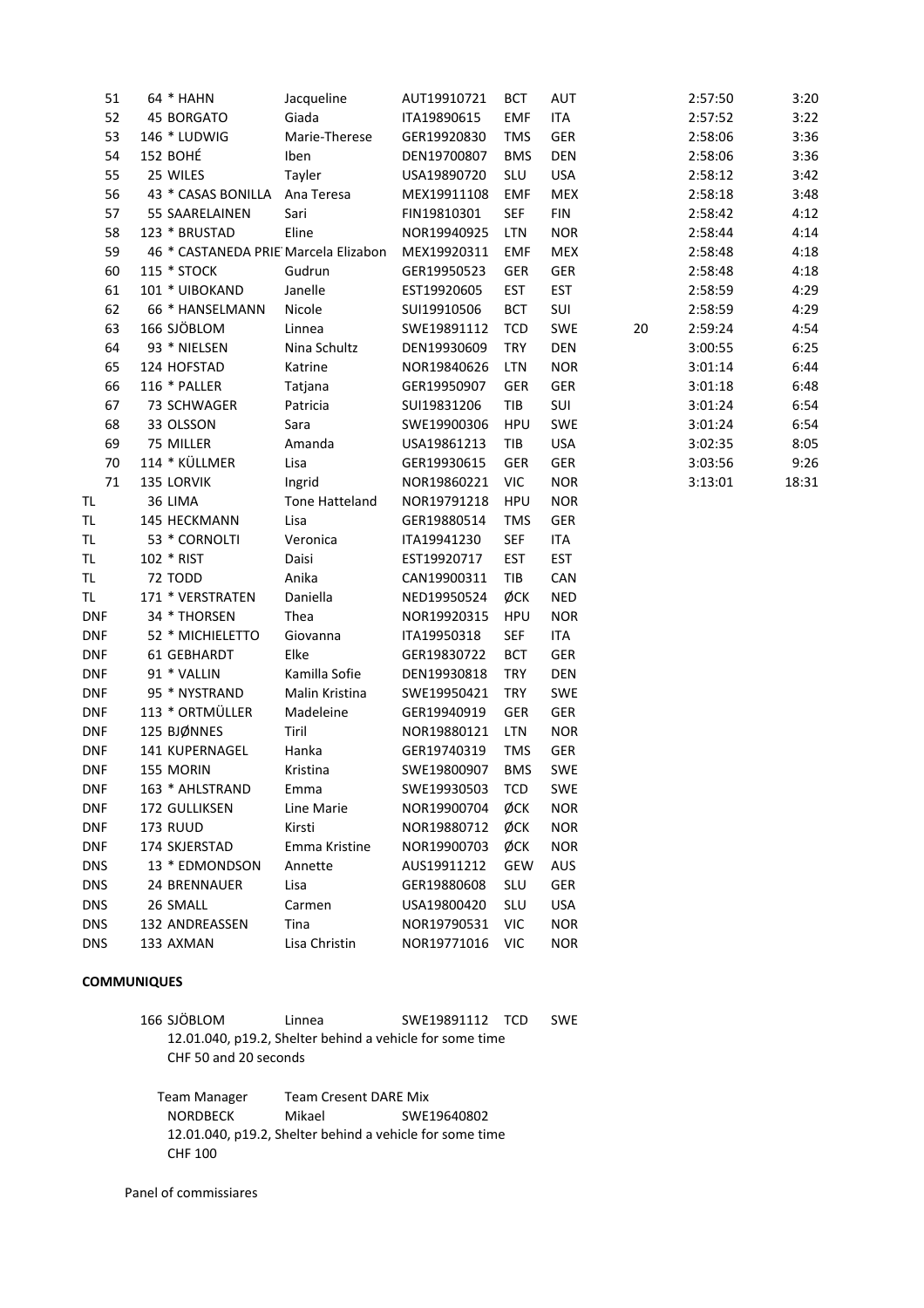Fredriksten Fortress > Fredriksten Fortress

### **GENERAL CLASSIFICATION STAGE 2**

**17 August 2014** 

Distance:  $212,4$ Time of first:  $5:38:11$  $37,7$ Average:

| P              | <b>Bib</b> | <b>Surname</b>           | <b>Name</b>      | <b>UCICode</b> | <b>Team</b> | <b>Nat</b> |          | <b>Split</b> |
|----------------|------------|--------------------------|------------------|----------------|-------------|------------|----------|--------------|
|                |            |                          |                  |                |             |            |          |              |
| $\mathbf{1}$   |            | 2 VAN DER BREGGEN Anna   |                  | NED19900418    | <b>RBW</b>  | <b>NED</b> | 05:38:11 |              |
| $\overline{2}$ |            | 5 VOS                    | Marianne         | NED19870513    | <b>RBW</b>  | <b>NED</b> | 05:38:49 | 38           |
| 3              |            | 3 * NIEWIADOMA           | Katarzyna        | POL19940929    | <b>RBW</b>  | POL        | 05:38:56 | 45           |
| 4              |            | 41 * RATTO               | Rossella         | ITA19931020    | <b>EMF</b>  | <b>ITA</b> | 05:39:05 | 54           |
| 5              |            | 23 CROMWELL              | Tiffany          | AUS19880706    | <b>SLU</b>  | <b>AUS</b> | 05:39:13 | 01:02        |
| 6              |            | 15 JOHANSSON             | Emma             | SWE19830923    | <b>GEW</b>  | SWE        | 05:39:13 | 01:02        |
| 7              |            | 16 SCANDOLARA            | Valentina        | ITA19900501    | <b>GEW</b>  | <b>ITA</b> | 05:39:24 | 01:13        |
| 8              |            | <b>6 KNETEMANN</b>       | Roxanne          | NED19870401    | <b>RBW</b>  | <b>NED</b> | 05:39:26 | 01:15        |
| 9              |            | 1 VAN VLEUTEN            | Annemiek         | NED19821008    | <b>RBW</b>  | <b>NED</b> | 05:39:45 | 01:34        |
| 10             |            | 4 * DE JONG              | Thalita          | NED19931106    | <b>RBW</b>  | <b>NED</b> | 05:40:49 | 02:38        |
| 11             |            | 111 KASPER               | Romy             | GER19880505    | <b>GER</b>  | <b>GER</b> | 05:40:50 | 02:39        |
| 12             |            | 81 DRUYTS                | Kelly            | BEL19891021    | <b>VLL</b>  | <b>BEL</b> | 05:40:52 | 02:41        |
| 13             |            | 63 LEPISTÖ               | Lotta            | FIN19890628    | <b>BCT</b>  | <b>FIN</b> | 05:40:53 | 02:42        |
| 14             |            | 14 * HOSKINS             | Melissa          | AUS19910212    | <b>GEW</b>  | <b>AUS</b> | 05:40:54 | 02:43        |
| 15             |            | 151 PEDERSEN             | Camilla Møllebro | DEN19840521    | <b>BMS</b>  | <b>DEN</b> | 05:40:55 | 02:44        |
| 16             |            | 164 MUSTONEN             | Sara             | SWE19810208    | <b>TCD</b>  | <b>SWE</b> | 05:40:56 | 02:45        |
| 17             |            | 12 MACLEAN               | Jessie           | AUS19851017    | <b>GEW</b>  | <b>AUS</b> | 05:40:57 | 02:46        |
| 18             |            | 162 * SIGGAARD           | Christina        | DEN19940324    | <b>TCD</b>  | <b>DEN</b> | 05:40:59 | 02:48        |
| 19             |            | 92 * LUDWIG              | Ceclie Uttrup    | DEN19950823    | <b>TRY</b>  | <b>DEN</b> | 05:41:01 | 02:50        |
| 20             |            | 144 ZANNER               | <b>Beate</b>     | GER19821109    | <b>TMS</b>  | <b>GER</b> | 05:41:03 | 02:52        |
| 21             |            | 11 SPRATT                | Amanda           | AUS19870917    | <b>GEW</b>  | <b>AUS</b> | 05:41:08 | 02:57        |
| 22             |            | 22 STEVENS               | Evelyn           | USA19830509    | <b>SLU</b>  | <b>USA</b> | 05:41:09 | 02:58        |
| 23             |            | 142 TROTMAN              | Reta             | NZL19890310    | <b>TMS</b>  | <b>NZL</b> | 05:41:09 | 02:58        |
| 24             |            | <b>112 POHL</b>          | Stephanie        | GER19871021    | <b>GER</b>  | <b>GER</b> | 05:41:10 | 02:59        |
| 25             |            | 21 CANUAL                | Karol-Ann        | CAN19880418    | SLU         | CAN        | 05:41:13 | 03:02        |
| 26             |            | 122 HEINE                | Vita             | NOR19841121    | <b>LTN</b>  | <b>NOR</b> | 05:41:17 | 03:06        |
| 27             |            | <b>74 STEPHENS</b>       | Lauren           | USA19861228    | TIB         | <b>USA</b> | 05:41:22 | 03:11        |
| 28             |            | 105 EHRBERG              | Liisa            | EST19881217    | <b>EST</b>  | <b>EST</b> | 05:41:28 | 03:17        |
| 29             |            | 54 COLDWELL              | Lucy             | GBR19840430    | <b>SEF</b>  | <b>GBR</b> | 05:41:33 | 03:22        |
| 30             |            | 42 * CONFALONIERI        | Maria Gulia      | ITA19930330    | <b>EMF</b>  | <b>ITA</b> | 05:41:55 | 03:44        |
| 31             |            | 76 KIESANOWSKI           | Joanne           | NZL19790524    | TIB         | <b>NZL</b> | 05:42:02 | 03:51        |
| 32             |            | 31 * MOBERG              | Emilie           | NOR19910712    | <b>HPU</b>  | <b>NOR</b> | 05:42:05 | 03:54        |
| 33             |            | 65 HEATHER               | Taryn            | AUS19820216    | <b>BCT</b>  | <b>AUS</b> | 05:42:07 | 03:56        |
| 34             |            | 143 * LECHNER            | Corinna          | GER19940810    | <b>TMS</b>  | GER        | 05:42:09 | 03:58        |
| 35             |            | 84 * VAN DEN STEEN Kelly |                  | BEL19950901    | VLL         | BEL        | 05:42:13 | 04:02        |
| 36             |            | 32 JOHNSEN               | Cecilie Gotaas   | NOR19760420    | <b>HPU</b>  | <b>NOR</b> | 05:42:29 | 04:18        |
| 37             |            | 35 * BJØRNSRUD           | Miriam           | NOR19921009    | <b>HPU</b>  | <b>NOR</b> | 05:42:49 | 04:38        |
| 38             |            | 64 * HAHN                | Jacqueline       | AUT19910721    | <b>BCT</b>  | <b>AUT</b> | 05:42:50 | 04:39        |
| 39             |            | 45 BORGATO               | Giada            | ITA19890615    | <b>EMF</b>  | <b>ITA</b> | 05:42:50 | 04:39        |
| 40             |            | 25 WILES                 | Tayler           | USA19890720    | SLU         | <b>USA</b> | 05:43:12 | 05:01        |
| 41             |            | 43 * CASAS BONILLA       | Ana Teresa       | MEX19911108    | <b>EMF</b>  | <b>MEX</b> | 05:43:18 | 05:07        |
| 42             |            | 165 * NESSMARA           | Alexandra        | SWE19940623    | <b>TCD</b>  | <b>SWE</b> | 05:43:53 | 05:42        |
| 43             |            | 55 SAARELAINEN           | Sari             | FIN19810301    | <b>SEF</b>  | <b>FIN</b> | 05:44:10 | 05:59        |
| 44             |            | 71 HEADLEY               | Sara             | USA19850405    | TIB         | <b>USA</b> | 05:44:39 | 06:28        |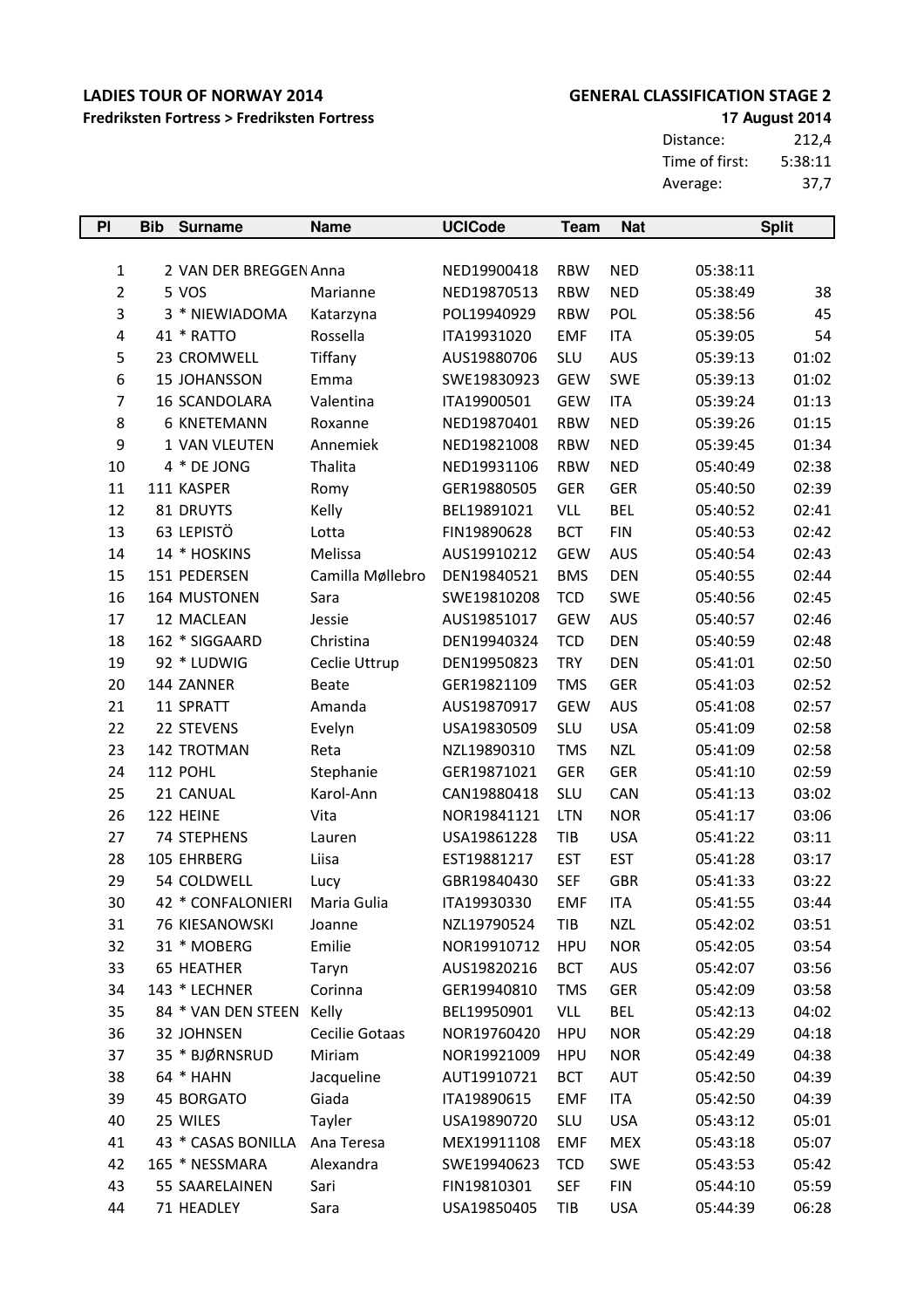| 45 | 161 WALLIN                           | Malin           | SWE19870219 | <b>TCD</b> | <b>SWE</b> | 05:44:50 | 06:39 |
|----|--------------------------------------|-----------------|-------------|------------|------------|----------|-------|
| 46 | 166 SJÖBLOM                          | Linnea          | SWE19891112 | <b>TCD</b> | <b>SWE</b> | 05:44:50 | 06:39 |
| 47 | 83 * DRUYTS                          | Demmy           | BEL19951004 | <b>VLL</b> | <b>BEL</b> | 05:44:54 | 06:43 |
| 48 | 106 * RIST                           | Lisa            | EST19910625 | <b>EST</b> | <b>EST</b> | 05:44:58 | 06:47 |
| 49 | 62 KOEDOODER                         | Vera            | NED19831031 | <b>BCT</b> | <b>NED</b> | 05:45:28 | 07:17 |
| 50 | 33 OLSSON                            | Sara            | SWE19900306 | <b>HPU</b> | <b>SWE</b> | 05:46:28 | 08:17 |
| 51 | 66 * HANSELMANN                      | Nicole          | SUI19910506 | <b>BCT</b> | <b>SUI</b> | 05:46:29 | 08:18 |
| 52 | 101 * UIBOKAND                       | Janelle         | EST19920605 | <b>EST</b> | <b>EST</b> | 05:48:12 | 10:01 |
| 53 | 82 * DE CRITS                        | Nel             | BEL19910409 | <b>VLL</b> | <b>BEL</b> | 05:49:06 | 10:55 |
| 54 | 153 RYDLUND                          | Malin           | SWE19770503 | <b>BMS</b> | <b>SWE</b> | 05:50:02 | 11:51 |
| 55 | 131 INDSET SØRGJERD Camilla          |                 | NOR19781025 | <b>VIC</b> | <b>NOR</b> | 05:50:45 | 12:34 |
| 56 | 44 * FIDANZA                         | Arianna         | ITA19950106 | <b>EMF</b> | <b>ITA</b> | 05:50:52 | 12:41 |
| 57 | 46 * CASTANEDA PRIE Marcela Elizabon |                 | MEX19920311 | <b>EMF</b> | <b>MEX</b> | 05:52:43 | 14:32 |
| 58 | 123 * BRUSTAD                        | Eline           | NOR19940925 | <b>LTN</b> | <b>NOR</b> | 05:53:02 | 14:51 |
| 59 | 136 GJELTEN                          | Berit           | NOR19870725 | <b>VIC</b> | <b>NOR</b> | 05:54:32 | 16:21 |
| 60 | 134 DYBWAD                           | Vibeke          | NOR19750220 | <b>VIC</b> | <b>NOR</b> | 05:54:56 | 16:45 |
| 61 | 154 * VILMANN                        | Marie Schousboe | DEN19931021 | <b>BMS</b> | <b>DEN</b> | 05:55:32 | 17:21 |
| 62 | <b>152 BOHÉ</b>                      | Iben            | DEN19700807 | <b>BMS</b> | <b>DEN</b> | 05:55:33 | 17:22 |
| 63 | 146 * LUDWIG                         | Marie-Therese   | GER19920830 | <b>TMS</b> | <b>GER</b> | 05:55:49 | 17:38 |
| 64 | 115 * STOCK                          | Gudrun          | GER19950523 | <b>GER</b> | <b>GER</b> | 05:58:06 | 19:55 |
| 65 | 124 HOFSTAD                          | Katrine         | NOR19840626 | LTN        | <b>NOR</b> | 05:58:58 | 20:47 |
| 66 | 116 * PALLER                         | Tatjana         | GER19950907 | <b>GER</b> | <b>GER</b> | 05:59:01 | 20:50 |
| 67 | 73 SCHWAGER                          | Patricia        | SUI19831206 | TIB        | SUI        | 05:59:02 | 20:51 |
| 68 | 75 MILLER                            | Amanda          | USA19861213 | TIB        | <b>USA</b> | 06:00:00 | 21:49 |
| 69 | 135 LORVIK                           | Ingrid          | NOR19860221 | <b>VIC</b> | <b>NOR</b> | 06:00:49 | 22:38 |
| 70 | 114 * KÜLLMER                        | Lisa            | GER19930615 | <b>GER</b> | <b>GER</b> | 06:01:34 | 23:23 |
| 71 | 93 * NIELSEN                         | Nina Schultz    | DEN19930609 | <b>TRY</b> | <b>DEN</b> | 06:01:39 | 23:28 |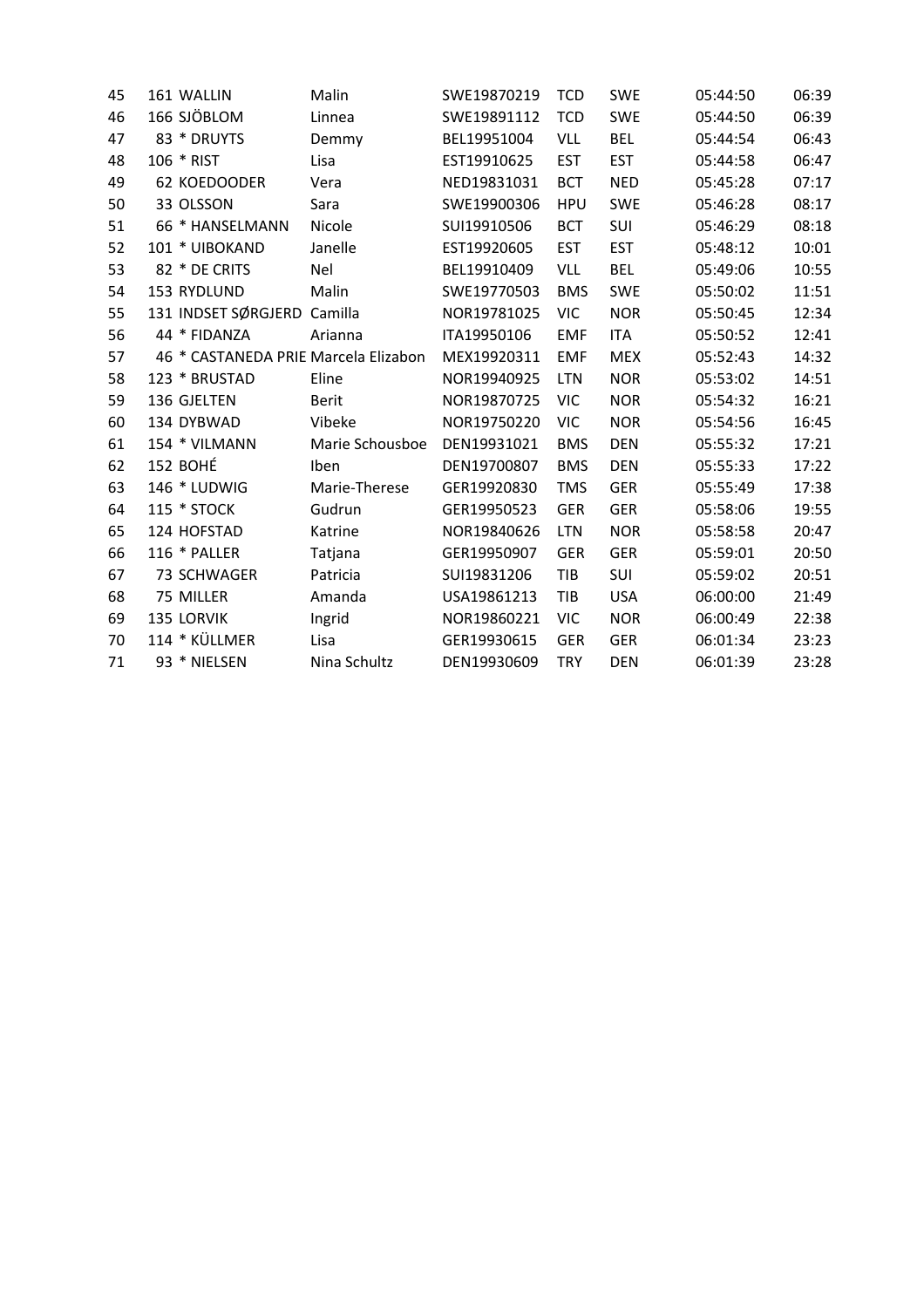PROLOGUE (15/8) Halden > Halden, 2,7 km

1 5 Vos

2 24 Brennauer

 $6\qquad 4\qquad$  de Jong

3 1 van Vleuten<br>4 2 van der Breggen<br>5 6 Knetemann

### **TEKNOTHERM MARINE**

|                     |                 | <b>Stage classifications</b>                        |                                                                            |                |            |            |                |
|---------------------|-----------------|-----------------------------------------------------|----------------------------------------------------------------------------|----------------|------------|------------|----------------|
| PI                  |                 | <b>Bib Surname</b>                                  | Name                                                                       | <b>UCICode</b> | Nat        | Team       | <b>Points</b>  |
|                     |                 |                                                     |                                                                            |                |            |            |                |
|                     |                 |                                                     | <b>STAGE 2: Fredriksten Fortress &gt; Fredriksten Fortress</b>             |                |            |            |                |
|                     |                 | Sprint 1, 36,4 km                                   |                                                                            |                |            |            |                |
| $\mathbf{1}$        |                 | 25 Wiles                                            | Tayler                                                                     | USA19890720    | <b>USA</b> | SLU        | 5              |
| $\overline{2}$<br>3 |                 | 66 Hanselmann                                       | Nicole                                                                     | SUI19910506    | SUI        | <b>BCT</b> | 3              |
|                     |                 | 144 Zanner                                          | Beate                                                                      | GER19821109    | GER        | TMS        | 1              |
|                     | Sprint 2, 64 km |                                                     |                                                                            |                |            |            |                |
| 1                   | 2               | van der Breggen                                     | Anna                                                                       | NED19900418    | <b>NED</b> | <b>RBW</b> | 5              |
| $\overline{2}$      |                 | 32 Johnsen                                          | Cecilie Gotaas                                                             | NOR19760420    | <b>NOR</b> | <b>HPU</b> | 3              |
| 3                   |                 | 131 Indset Sørgjerd                                 | Camilla                                                                    | NOR19781025    | <b>NOR</b> | <b>VIC</b> | $\mathbf{1}$   |
|                     |                 | Finish, 105,8 km                                    |                                                                            |                |            |            |                |
| 1                   | 5               | Vos                                                 | Marianne                                                                   | NED19870513    | <b>NED</b> | <b>RBW</b> | 10             |
| $\overline{2}$      | 2               | van der Breggen                                     | Anna                                                                       | NED19900418    | NED        | <b>RBW</b> | 6              |
| 3                   | 3               | Niewiadoma                                          | Katarzyna                                                                  | POL19940929    | <b>POL</b> | <b>RBW</b> | 4              |
| 4                   |                 | 23 Cromwell                                         | Tiffany                                                                    | AUS19880706    | <b>AUS</b> | <b>SLU</b> | 3              |
| 5                   |                 | 15 Johansson                                        | Emma                                                                       | SWE19830923    | SWE        | <b>GEW</b> | 2              |
| 6                   |                 | 41 Ratto                                            | Rossella                                                                   | ITA19931020    | <b>ITA</b> | <b>EMF</b> | $\mathbf{1}$   |
|                     |                 |                                                     |                                                                            |                |            |            |                |
|                     |                 | <b>STAGE 1: Strömstad &gt; Halden</b>               |                                                                            |                |            |            |                |
|                     |                 |                                                     | Mekanisk Service Border Sprint: 20,1 km, NOTE NOT IN POINT CLASSIFICATIONS |                |            |            |                |
| 1                   |                 | 15 Johansson                                        | Emma                                                                       | SWE19830923    | SWE        | <b>GEW</b> |                |
| $\overline{2}$      | 81              | Druyts                                              | Kelly                                                                      | BEL19891021    | <b>BEL</b> | VLL        |                |
| 3                   | 31              | Moberg                                              | Emilie                                                                     | NOR19910712    | <b>NOR</b> | HPU        |                |
|                     | Sprint 1, 33 km |                                                     |                                                                            |                |            |            |                |
| 1                   |                 | 61 Gebhardt                                         | Elke                                                                       | GER19830722    | GER        | <b>BCT</b> | 5              |
| 2                   | 31              | Moberg                                              | Emilie                                                                     | NOR19910712    | <b>NOR</b> | <b>HPU</b> | 3              |
| 3                   | 3               | Niewiadoma                                          | Katarzyna                                                                  | POL19940929    | POL        | <b>RBW</b> | $\mathbf{1}$   |
|                     |                 |                                                     |                                                                            |                |            |            |                |
|                     |                 | Sprint 2, 95,4 km, First passage of the finish line |                                                                            |                |            |            |                |
| 1                   | $\overline{2}$  | van der Breggen                                     | Anna                                                                       | NED19900418    | <b>NED</b> | <b>RBW</b> | 5              |
| $\overline{2}$      |                 | 41 Ratto                                            | Rossella                                                                   | ITA19931020    | <b>ITA</b> | <b>EMF</b> | 3              |
| 3                   |                 | 22 Stevens                                          | Evelyn                                                                     | USA19830509    | <b>USA</b> | SLU        | $\mathbf{1}$   |
|                     |                 | Finish, 103,9 km                                    |                                                                            |                |            |            |                |
| 1                   | 2               | van der Breggen                                     | Anna                                                                       | NED19900418    | NED        | <b>RBW</b> | 10             |
| 2                   |                 | 41 Ratto                                            | Rossella                                                                   | ITA19931020    | <b>ITA</b> | <b>EMF</b> | 6              |
| 3                   | 3               | Niewiadoma                                          | Katarzyna                                                                  | POL19940929    | POL        | <b>RBW</b> | 4              |
| 4                   |                 | 12 MacLean                                          | Jessie                                                                     | AUS19851017    | AUS        | <b>GEW</b> | 3              |
| 5                   |                 | 22 Stevens                                          | Evelyn                                                                     | USA19830509    | <b>USA</b> | <b>SLU</b> | $\overline{2}$ |
| 6                   | 5               | Vos                                                 | Marianne                                                                   | NED19870513    | <b>NFD</b> | <b>RBW</b> | $\mathbf{1}$   |

Marianne

Annemiek

Lisa

Anna Roxanne

Thalita

NED19870513 NED RBW

GER19880608 GER SLU<br>NED19821008 NED RBW<br>NED19900418 NED RBW<br>NED19870401 NED RBW

NED19931106 NED RBW

10

 $\,6\,$ 

 $\overline{a}$  $\begin{array}{c} 3 \\ 2 \end{array}$ 

 $\overline{1}$ 

| <b>General classification</b> |              |                 |                |                |            |            |                |  |  |
|-------------------------------|--------------|-----------------|----------------|----------------|------------|------------|----------------|--|--|
|                               |              |                 |                |                |            |            |                |  |  |
| PI                            | <b>Bib</b>   | Surname         | Name           | <b>UCICode</b> | <b>Nat</b> | Team       | <b>Points</b>  |  |  |
|                               |              |                 |                |                |            |            |                |  |  |
| <b>GENERAL: STAGE 2</b>       |              |                 |                |                |            |            |                |  |  |
|                               |              |                 |                |                |            |            |                |  |  |
| $\mathbf{1}$                  | 2            | van der Breggen | Anna           | NFD19900418    | <b>NFD</b> | <b>RBW</b> | 29             |  |  |
| $\overline{2}$                | 5            | Vos             | Marianne       | NFD19870513    | <b>NFD</b> | <b>RBW</b> | 21             |  |  |
| 3                             | 41           | Ratto           | Rossella       | ITA19931020    | <b>ITA</b> | <b>FMF</b> | 10             |  |  |
| 4                             | 3            | Niewiadoma      | Katarzyna      | POL19940929    | POL        | <b>RBW</b> | 9              |  |  |
| 5                             | 25           | Wiles           | Tayler         | USA19890720    | <b>USA</b> | SLU        | 5              |  |  |
| 6                             | $\mathbf{1}$ | van Vleuten     | Annemiek       | NED19821008    | <b>NED</b> | <b>RBW</b> | 4              |  |  |
| 7                             | 23           | Cromwell        | Tiffany        | AUS19880706    | <b>AUS</b> | SLU        | 3              |  |  |
| 8                             | 12           | MacLean         | Jessie         | AUS19851017    | <b>AUS</b> | GFW        | 3              |  |  |
| 9                             | 22           | <b>Stevens</b>  | Evelyn         | USA19830509    | <b>USA</b> | SLU        | 3              |  |  |
| 10                            | 31           | Moberg          | Emilie         | NOR19910712    | <b>NOR</b> | HPU        | 3              |  |  |
| 11                            | 32           | Johnsen         | Cecilie Gotaas | NOR19760420    | <b>NOR</b> | HPU        | 3              |  |  |
| 12                            | 66           | Hanselmann      | Nicole         | SUI19910506    | <b>SUI</b> | <b>BCT</b> | 3              |  |  |
| 13                            | 15           | Johansson       | Emma           | SWE19830923    | <b>SWE</b> | GFW        | 2              |  |  |
| 14                            | 6            | Knetemann       | Roxanne        | NED19870401    | <b>NED</b> | <b>RBW</b> | 2              |  |  |
| 15                            | 4            | de Jong         | Thalita        | NED19931106    | <b>NED</b> | <b>RBW</b> | $\mathbf{1}$   |  |  |
| 16                            | 144          | Zanner          | Beate          | GER19821109    | <b>GER</b> | <b>TMS</b> | 1              |  |  |
| 17                            | 131          | Indset Sørgjerd | Camilla        | NOR19781025    | <b>NOR</b> | VIC.       | $\overline{1}$ |  |  |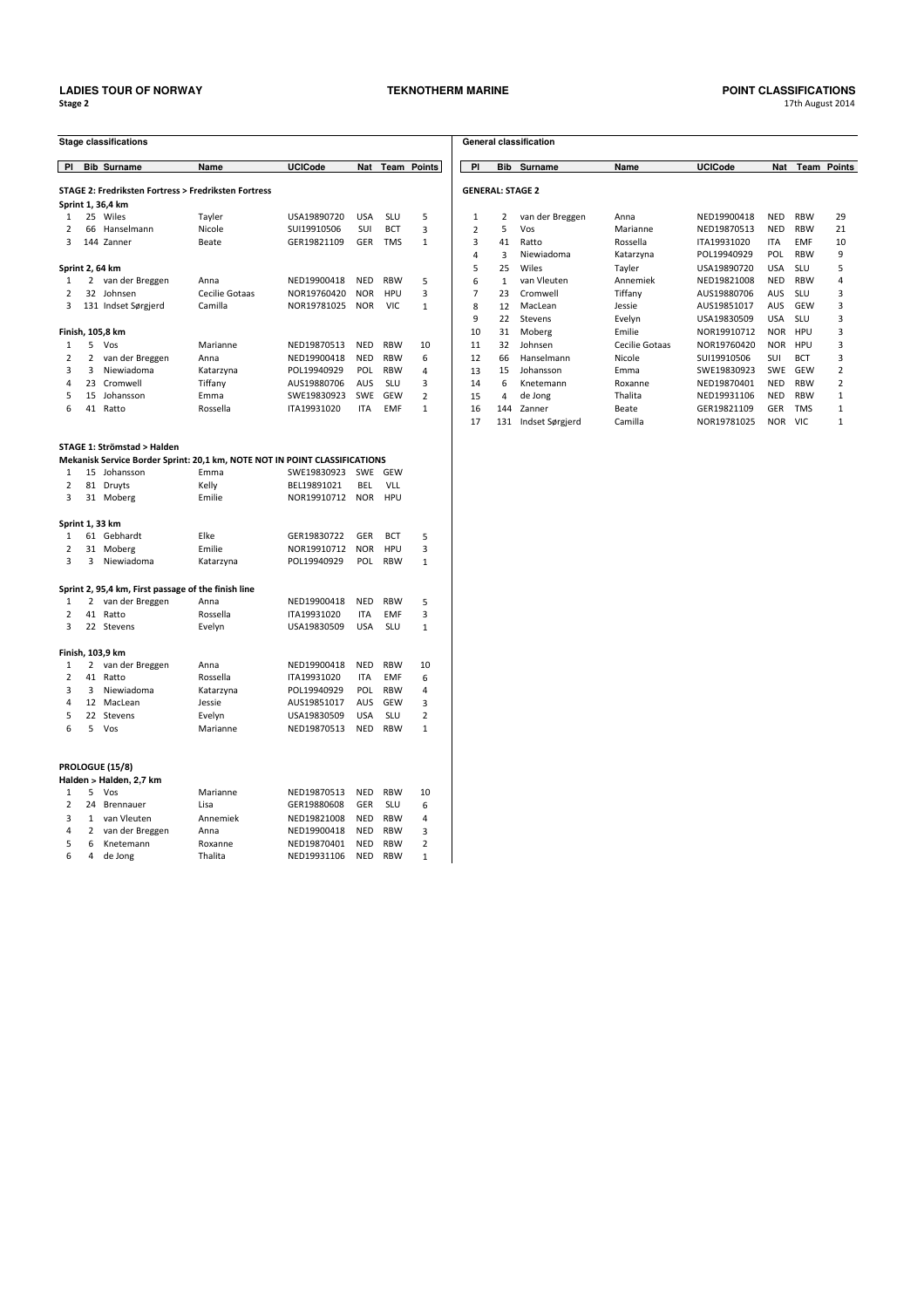### Stage 2 age 2 and 2 and 2 and 2 and 2 and 2 and 2 and 2 and 2 and 2 and 2 and 2 and 2 and 2 and 2 and 2 and 2 and 2 an **LADIES TOUR OF NORWAY HITEC PRODUCTS KOM CLASSIFICATIONS**

# h August 2014

|                |              | <b>Stage classifications</b> |                                                      |                |            |            |                    |                |                         | <b>General classification</b> |
|----------------|--------------|------------------------------|------------------------------------------------------|----------------|------------|------------|--------------------|----------------|-------------------------|-------------------------------|
| P1             |              | <b>Bib Surname</b>           | Name                                                 | <b>UCICode</b> | <b>Nat</b> |            | <b>Team Points</b> | PI             | <b>Bib</b>              | Surnam                        |
|                |              |                              | STAGE 2: Fredriksten Fortress > Fredriksten Fortress |                |            |            |                    |                | <b>GENERAL: STAGE 1</b> |                               |
|                |              | KOM 1, 80,5 km               |                                                      |                |            |            |                    |                |                         |                               |
| $\mathbf{1}$   | 3            | Niewiadoma                   | Katarzyna                                            | POL19940929    | POL        | <b>RBW</b> | 3                  | 1              | 3                       | Niewiad                       |
| $\overline{2}$ | 23           | Cromwell                     | Tiffany                                              | AUS19880706    | <b>AUS</b> | <b>SLU</b> | $\overline{2}$     | $\overline{2}$ | $\overline{2}$          | van der I                     |
| 3              | $\mathbf{2}$ | van der Breggen              | Anna                                                 | NED19900418    | <b>NED</b> | <b>RBW</b> | $\mathbf{1}$       | 3              | 5                       | Vos                           |
|                |              |                              |                                                      |                |            |            |                    | 4              | 41                      | Ratto                         |
|                |              | KOM 2, 97,7 km               |                                                      |                |            |            |                    | 5              | 23                      | Cromwe                        |
| 1              | 5            | Vos                          | Marianne                                             | NED19870513    | <b>NED</b> | <b>RBW</b> | 3                  | 6              | 22                      | Stevens                       |
| 2              | 3            | Niewiadoma                   | Katarzyna                                            | POL19940929    | POL        | <b>RBW</b> | 2                  |                |                         |                               |
| 3              | 41           | Ratto                        | Rossella                                             | ITA19931020    | <b>ITA</b> | <b>EMF</b> | $\mathbf{1}$       |                |                         |                               |
|                |              | STAGE 1: Strömstad > Halden  |                                                      |                |            |            |                    |                |                         |                               |
|                |              | KOM 1, 39,8 km               |                                                      |                |            |            |                    |                |                         |                               |
| 1              |              | 2 van der Breggen            | Anna                                                 | NED19900418    | <b>NED</b> | <b>RBW</b> | 3                  |                |                         |                               |
| 2              | 3            | Niewiadoma                   | Katarzyna                                            | POL19940929    | POL        | <b>RBW</b> | $\overline{2}$     |                |                         |                               |
| 3              | 22           | Stevens                      | Evelyn                                               | USA19830509    | <b>USA</b> | <b>SLU</b> | $\mathbf{1}$       |                |                         |                               |
|                |              | KOM 2, 69,9 km               |                                                      |                |            |            |                    |                |                         |                               |
| 1              | $\mathbf{2}$ | van der Breggen              | Anna                                                 | NED19900418    | <b>NFD</b> | <b>RBW</b> | 3                  |                |                         |                               |
| 2              | 3            | Niewiadoma                   | Katarzyna                                            | POL19940929    | POL        | <b>RBW</b> | $\overline{2}$     |                |                         |                               |
| 3              | 41           | Ratto                        | Rossella                                             | ITA19931020    | <b>ITA</b> | <b>FMF</b> | 1                  |                |                         |                               |

|    |    | tage classifications                                |           |                |            |            |                    |                         |            | <b>General classification</b> |           |                |            |            |        |
|----|----|-----------------------------------------------------|-----------|----------------|------------|------------|--------------------|-------------------------|------------|-------------------------------|-----------|----------------|------------|------------|--------|
| ΡI |    | <b>Bib Surname</b>                                  | Name      | <b>UCICode</b> | <b>Nat</b> |            | <b>Team Points</b> | -PI                     | <b>Bib</b> | Surname                       | Name      | <b>UCICode</b> | <b>Nat</b> | Team       | Points |
|    |    | TAGE 2: Fredriksten Fortress > Fredriksten Fortress |           |                |            |            |                    | <b>GENERAL: STAGE 1</b> |            |                               |           |                |            |            |        |
|    |    | OM 1, 80,5 km                                       |           |                |            |            |                    |                         |            |                               |           |                |            |            |        |
|    |    | Niewiadoma                                          | Katarzyna | POL19940929    | POL        | <b>RBW</b> |                    |                         |            | Niewiadoma                    | Katarzyna | POL19940929    | POL        | <b>RBW</b> |        |
|    | 23 | Cromwell                                            | Tiffany   | AUS19880706    | <b>AUS</b> | SLU        |                    |                         |            | van der Breggen               | Anna      | NED19900418    | <b>NED</b> | <b>RBW</b> |        |
| 3  |    | van der Breggen                                     | Anna      | NFD19900418    | <b>NED</b> | <b>RBW</b> |                    | 3                       | 5.         | Vos                           | Marianne  | NFD19870513    | <b>NED</b> | <b>RBW</b> |        |
|    |    |                                                     |           |                |            |            |                    | 4                       | 41         | Ratto                         | Rossella  | ITA19931020    | <b>ITA</b> | <b>EMF</b> |        |
|    |    | OM 2, 97,7 km                                       |           |                |            |            |                    |                         | 23         | Cromwell                      | Tiffany   | AUS19880706    | AUS        | <b>SLU</b> |        |
|    |    | Vos                                                 | Marianne  | NFD19870513    | NED        | <b>RBW</b> | ς                  | 6.                      | 22         | Stevens                       | Evelyn    | USA19830509    | USA        | <b>SLU</b> |        |
|    |    |                                                     |           |                |            |            |                    |                         |            |                               |           |                |            |            |        |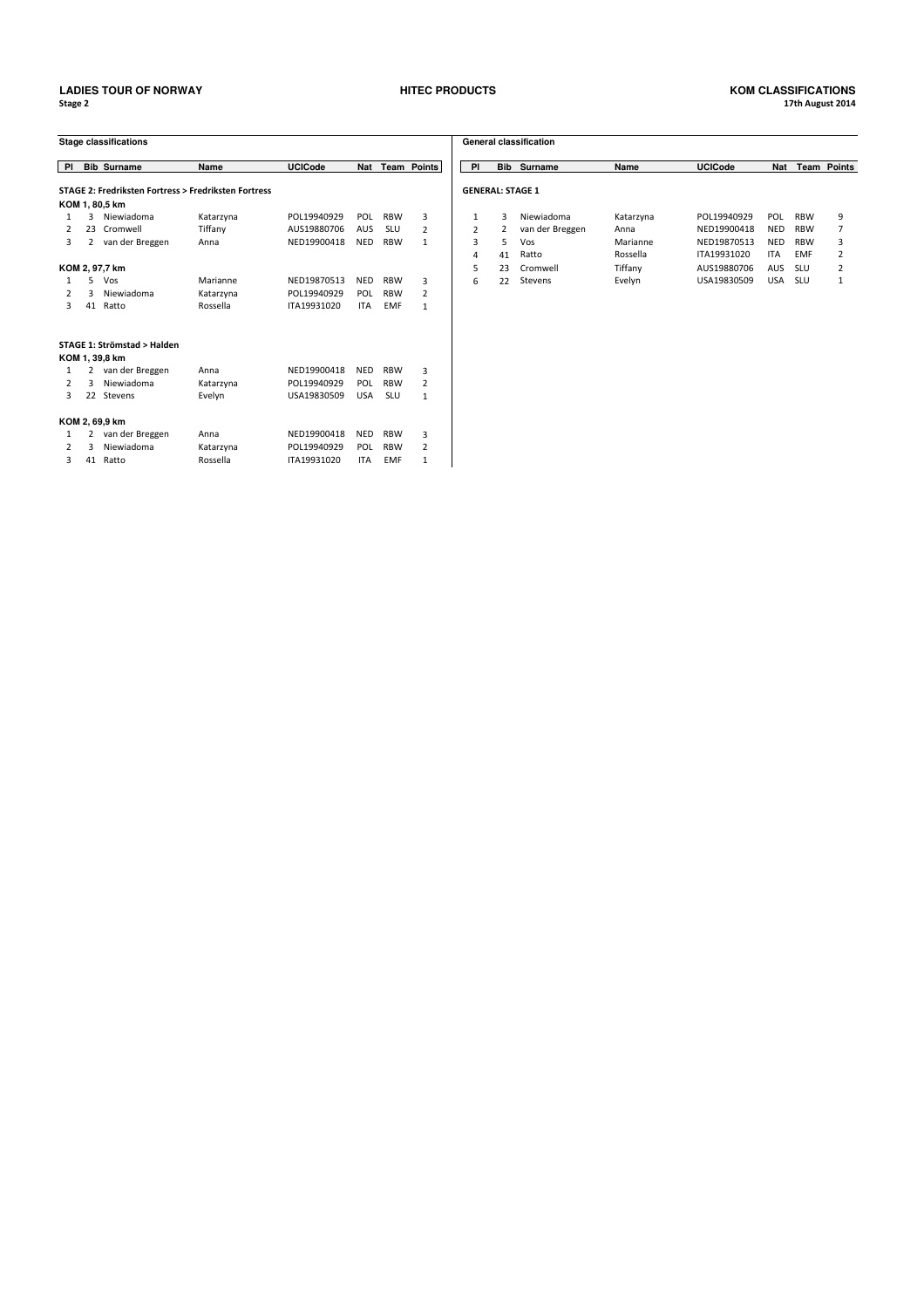Fredriksten Fortress > Fredriksten Fortress

### YOUNG RIDER STAGE CLASSIFICATION STAGE 2

17 August 2014

Distance: 129,9 Time of first: 2:54:30<br>Average: 44.7 Average: 44,7

| PI             | <b>Bib</b> | <b>Surname</b>                       | <b>Name</b>     | <b>UCICode</b> | <b>Team</b> | <b>Nat</b> | В | P |         | <b>Split</b> |
|----------------|------------|--------------------------------------|-----------------|----------------|-------------|------------|---|---|---------|--------------|
|                |            |                                      |                 |                |             |            |   |   |         |              |
| 1              |            | 3 NIEWIADOMA                         | Katarzyna       | POL19940929    | <b>RBW</b>  | <b>POL</b> | 4 |   | 2:54:30 | 0:00         |
| $\overline{2}$ |            | 41 RATTO                             | Rossella        | ITA19931020    | <b>EMF</b>  | <b>ITA</b> |   |   | 2:54:33 | 0:03         |
| 3              |            | 92 LUDWIG                            | Ceclie Uttrup   | DEN19950823    | <b>TRY</b>  | <b>DEN</b> |   |   | 2:56:09 | 1:39         |
| 4              |            | 4 DE JONG                            | Thalita         | NED19931106    | <b>RBW</b>  | <b>NED</b> |   |   | 2:56:09 | 1:39         |
| 5              |            | 162 SIGGAARD                         | Christina       | DEN19940324    | <b>TCD</b>  | DEN        |   |   | 2:56:12 | 1:42         |
| 6              |            | 14 HOSKINS                           | Melissa         | AUS19910212    | <b>GEW</b>  | <b>AUS</b> |   |   | 2:56:14 | 1:44         |
| 7              |            | 82 DE CRITS                          | <b>Nel</b>      | BEL19910409    | VLL         | <b>BEL</b> |   |   | 2:56:18 | 1:48         |
| 8              |            | 165 NESSMARA                         | Alexandra       | SWE19940623    | <b>TCD</b>  | SWE        |   |   | 2:56:18 | 1:48         |
| 9              |            | 84 VAN DEN STEEN                     | Kelly           | BEL19950901    | VLL         | <b>BEL</b> |   |   | 2:57:01 | 2:31         |
| 10             |            | 143 LECHNER                          | Corinna         | GER19940810    | <b>TMS</b>  | <b>GER</b> |   |   | 2:57:03 | 2:33         |
| 11             |            | <b>42 CONFALONIERI</b>               | Maria Gulia     | ITA19930330    | <b>EMF</b>  | <b>ITA</b> |   |   | 2:57:07 | 2:37         |
| 12             |            | 44 FIDANZA                           | Arianna         | ITA19950106    | <b>EMF</b>  | <b>ITA</b> |   |   | 2:57:17 | 2:47         |
| 13             |            | 31 MOBERG                            | Emilie          | NOR19910712    | <b>HPU</b>  | <b>NOR</b> |   |   | 2:57:17 | 2:47         |
| 14             |            | <b>106 RIST</b>                      | Lisa            | EST19910625    | <b>EST</b>  | <b>EST</b> |   |   | 2:57:17 | 2:47         |
| 15             |            | 83 DRUYTS                            | Demmy           | BEL19951004    | VLL         | <b>BEL</b> |   |   | 2:57:19 | 2:49         |
| 16             |            | 35 BJØRNSRUD                         | Miriam          | NOR19921009    | <b>HPU</b>  | <b>NOR</b> |   |   | 2:57:25 | 2:55         |
| 17             |            | 154 VILMANN                          | Marie Schousboe | DEN19931021    | <b>BMS</b>  | DEN        |   |   | 2:57:48 | 3:18         |
| 18             |            | 64 HAHN                              | Jacqueline      | AUT19910721    | <b>BCT</b>  | AUT        |   |   | 2:57:50 | 3:20         |
| 19             |            | 146 LUDWIG                           | Marie-Therese   | GER19920830    | <b>TMS</b>  | GER        |   |   | 2:58:06 | 3:36         |
| 20             |            | 43 CASAS BONILLA                     | Ana Teresa      | MEX19911108    | <b>EMF</b>  | <b>MEX</b> |   |   | 2:58:18 | 3:48         |
| 21             |            | 123 BRUSTAD                          | Eline           | NOR19940925    | LTN         | <b>NOR</b> |   |   | 2:58:44 | 4:14         |
| 22             |            | 46 CASTANEDA PRIET( Marcela Elizabon |                 | MEX19920311    | <b>EMF</b>  | <b>MEX</b> |   |   | 2:58:48 | 4:18         |
| 23             |            | 115 STOCK                            | Gudrun          | GER19950523    | <b>GER</b>  | GER        |   |   | 2:58:48 | 4:18         |
| 24             |            | 101 UIBOKAND                         | Janelle         | EST19920605    | <b>EST</b>  | <b>EST</b> |   |   | 2:58:59 | 4:29         |
| 25             |            | 66 HANSELMANN                        | Nicole          | SUI19910506    | <b>BCT</b>  | SUI        |   |   | 2:58:59 | 4:29         |
| 26             |            | 93 NIELSEN                           | Nina Schultz    | DEN19930609    | <b>TRY</b>  | <b>DEN</b> |   |   | 3:00:55 | 6:25         |
| 27             |            | 116 PALLER                           | Tatjana         | GER19950907    | GER         | GER        |   |   | 3:01:18 | 6:48         |
| 28             |            | 114 KÜLLMER                          | Lisa            | GER19930615    | GER         | GER        |   |   | 3:03:56 | 9:26         |
| TL             |            | 53 * CORNOLTI                        | Veronica        | ITA19941230    | <b>SEF</b>  | <b>ITA</b> |   |   |         |              |
| TL.            |            | 102 * RIST                           | Daisi           | EST19920717    | <b>EST</b>  | <b>EST</b> |   |   |         |              |
| TL.            |            | 171 * VERSTRATEN                     | Daniella        | NED19950524    | ØCK         | <b>NED</b> |   |   |         |              |
| <b>DNF</b>     |            | 34 * THORSEN                         | Thea            | NOR19920315    | <b>HPU</b>  | <b>NOR</b> |   |   |         |              |
| <b>DNF</b>     |            | 52 * MICHIELETTO                     | Giovanna        | ITA19950318    | <b>SEF</b>  | <b>ITA</b> |   |   |         |              |
| <b>DNF</b>     |            | 91 * VALLIN                          | Kamilla Sofie   | DEN19930818    | <b>TRY</b>  | <b>DEN</b> |   |   |         |              |
| <b>DNF</b>     |            | 95 * NYSTRAND                        | Malin Kristina  | SWE19950421    | <b>TRY</b>  | <b>SWE</b> |   |   |         |              |
| <b>DNF</b>     |            | 113 * ORTMÜLLER                      | Madeleine       | GER19940919    | <b>GER</b>  | GER        |   |   |         |              |
| <b>DNF</b>     |            | 163 * AHLSTRAND                      | Emma            | SWE19930503    | <b>TCD</b>  | <b>SWE</b> |   |   |         |              |
| <b>DNS</b>     |            | 13 * EDMONDSON                       | Annette         | AUS19911212    | <b>GEW</b>  | AUS        |   |   |         |              |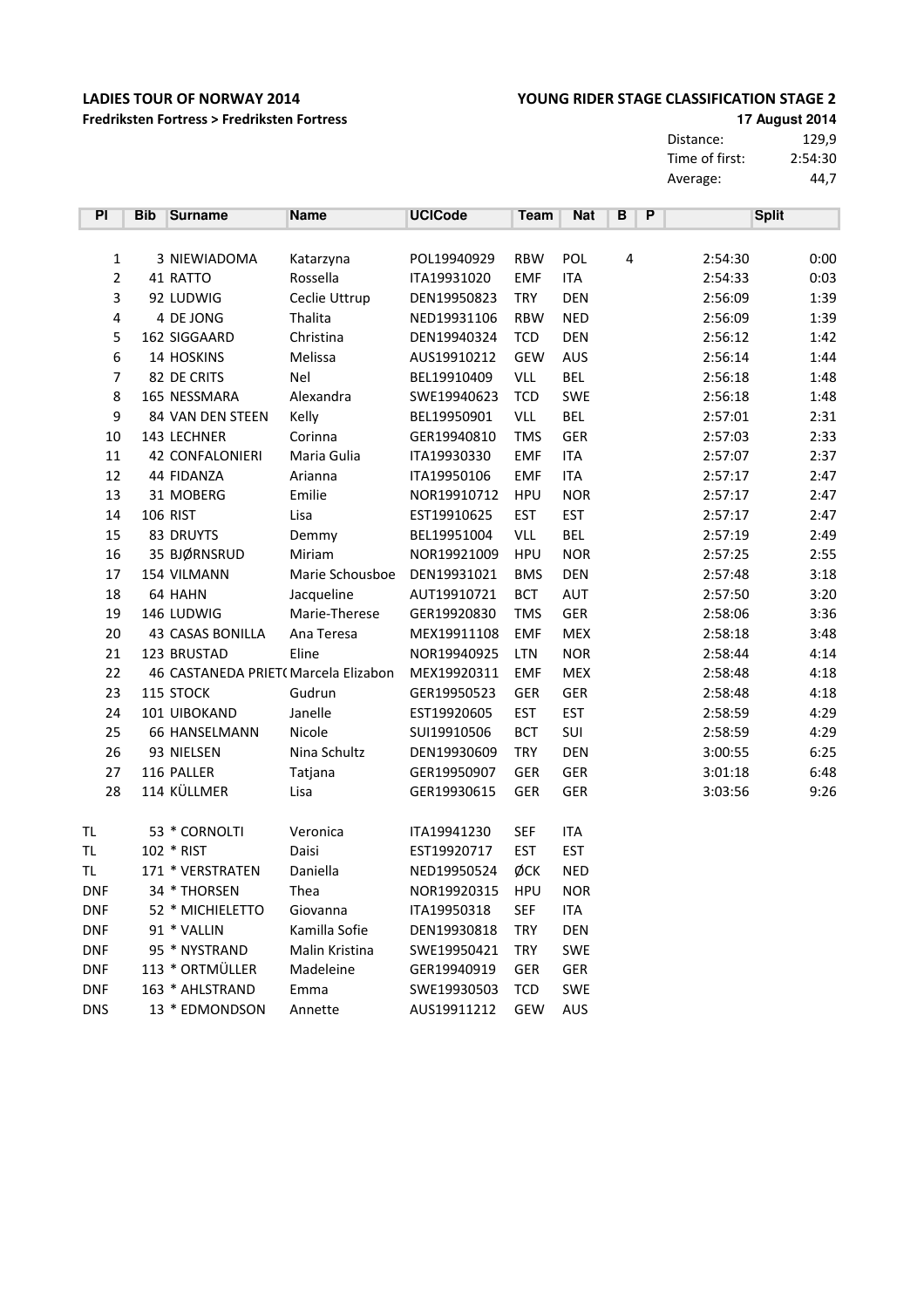### YOUNG RIDER GENERAL CLASSIFICATION STAGE 2

Fredriksten Fortress > Fredriksten Fortress

**17 August 2014** Distance: 129,9 Time of first: 5:38:56 Average:  $23,0$ 

| PI               | <b>Bib</b> | <b>Surname</b>                      | <b>Name</b>     | <b>UCICode</b> | <b>Team</b> | <b>Nat</b> |          | <b>Split</b> |
|------------------|------------|-------------------------------------|-----------------|----------------|-------------|------------|----------|--------------|
|                  |            |                                     |                 |                |             |            |          |              |
| $\mathbf{1}$     |            | 3 NIEWIADOMA                        | Katarzyna       | POL19940929    | <b>RBW</b>  | POL        | 05:38:56 |              |
| $\overline{2}$   |            | 41 RATTO                            | Rossella        | ITA19931020    | <b>EMF</b>  | <b>ITA</b> | 05:39:05 | 9            |
| 3                |            | 4 DE JONG                           | Thalita         | NED19931106    | <b>RBW</b>  | <b>NED</b> | 05:40:49 | 01:53        |
| $\sqrt{4}$       |            | 14 HOSKINS                          | Melissa         | AUS19910212    | <b>GEW</b>  | <b>AUS</b> | 05:40:54 | 01:58        |
| 5                |            | 162 SIGGAARD                        | Christina       | DEN19940324    | <b>TCD</b>  | <b>DEN</b> | 05:40:59 | 02:03        |
| $\boldsymbol{6}$ |            | 92 LUDWIG                           | Ceclie Uttrup   | DEN19950823    | <b>TRY</b>  | <b>DEN</b> | 05:41:01 | 02:05        |
| 7                |            | <b>42 CONFALONIERI</b>              | Maria Gulia     | ITA19930330    | <b>EMF</b>  | <b>ITA</b> | 05:41:55 | 02:59        |
| 8                |            | 31 MOBERG                           | Emilie          | NOR19910712    | <b>HPU</b>  | <b>NOR</b> | 05:42:05 | 03:09        |
| 9                |            | 143 LECHNER                         | Corinna         | GER19940810    | <b>TMS</b>  | <b>GER</b> | 05:42:09 | 03:13        |
| 10               |            | 84 VAN DEN STEEN                    | Kelly           | BEL19950901    | <b>VLL</b>  | <b>BEL</b> | 05:42:13 | 03:17        |
| 11               |            | 35 BJØRNSRUD                        | Miriam          | NOR19921009    | <b>HPU</b>  | <b>NOR</b> | 05:42:49 | 03:53        |
| 12               |            | 64 HAHN                             | Jacqueline      | AUT19910721    | <b>BCT</b>  | <b>AUT</b> | 05:42:50 | 03:54        |
| 13               |            | <b>43 CASAS BONILLA</b>             | Ana Teresa      | MEX19911108    | <b>EMF</b>  | <b>MEX</b> | 05:43:18 | 04:22        |
| 14               |            | 165 NESSMARA                        | Alexandra       | SWE19940623    | <b>TCD</b>  | <b>SWE</b> | 05:43:53 | 04:57        |
| 15               |            | 83 DRUYTS                           | Demmy           | BEL19951004    | <b>VLL</b>  | <b>BEL</b> | 05:44:54 | 05:58        |
| 16               |            | <b>106 RIST</b>                     | Lisa            | EST19910625    | <b>EST</b>  | <b>EST</b> | 05:44:58 | 06:02        |
| 17               |            | <b>66 HANSELMANN</b>                | Nicole          | SUI19910506    | <b>BCT</b>  | SUI        | 05:46:29 | 07:33        |
| 18               |            | 101 UIBOKAND                        | Janelle         | EST19920605    | <b>EST</b>  | <b>EST</b> | 05:48:12 | 09:16        |
| 19               |            | 82 DE CRITS                         | Nel             | BEL19910409    | <b>VLL</b>  | <b>BEL</b> | 05:49:06 | 10:10        |
| 20               |            | 44 FIDANZA                          | Arianna         | ITA19950106    | <b>EMF</b>  | <b>ITA</b> | 05:50:52 | 11:56        |
| 21               |            | 46 CASTANEDA PRIET(Marcela Elizabon |                 | MEX19920311    | <b>EMF</b>  | <b>MEX</b> | 05:52:43 | 13:47        |
| 22               |            | 123 BRUSTAD                         | Eline           | NOR19940925    | <b>LTN</b>  | <b>NOR</b> | 05:53:02 | 14:06        |
| 23               |            | 154 VILMANN                         | Marie Schousboe | DEN19931021    | <b>BMS</b>  | <b>DEN</b> | 05:55:32 | 16:36        |
| 24               |            | 146 LUDWIG                          | Marie-Therese   | GER19920830    | <b>TMS</b>  | <b>GER</b> | 05:55:49 | 16:53        |
| 25               |            | 115 STOCK                           | Gudrun          | GER19950523    | <b>GER</b>  | <b>GER</b> | 05:58:06 | 19:10        |
| 26               |            | 116 PALLER                          | Tatjana         | GER19950907    | <b>GER</b>  | <b>GER</b> | 05:59:01 | 20:05        |
| 27               |            | 114 KÜLLMER                         | Lisa            | GER19930615    | <b>GER</b>  | <b>GER</b> | 06:01:34 | 22:38        |
| 28               |            | 93 NIELSEN                          | Nina Schultz    | DEN19930609    | <b>TRY</b>  | <b>DEN</b> | 06:01:39 | 22:43        |